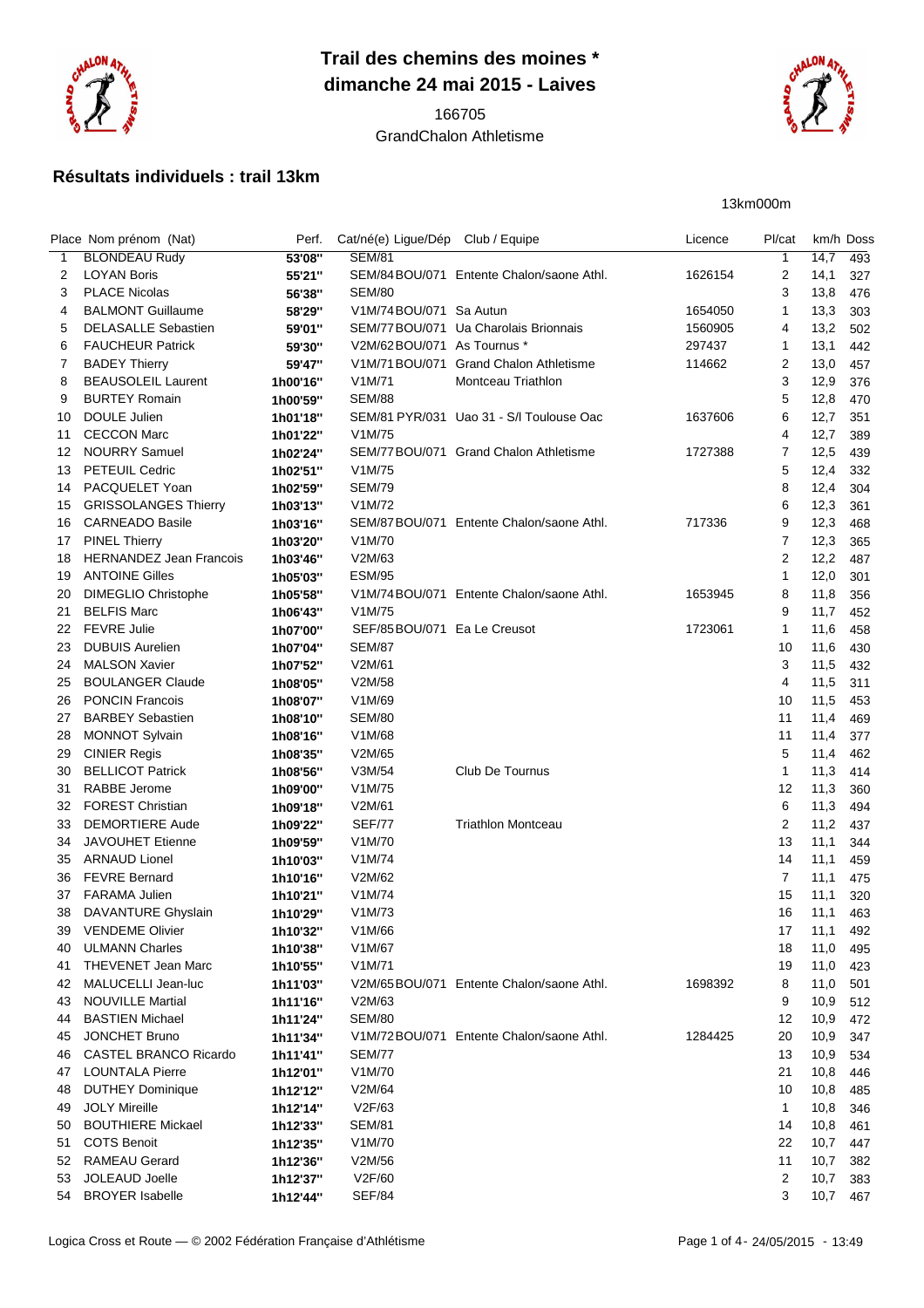| 55 | DE CARLI Pascal              | 1h13'23" | V2M/62                     |                                          |         | 12             | 10,6 | 425     |
|----|------------------------------|----------|----------------------------|------------------------------------------|---------|----------------|------|---------|
| 56 | <b>DECARLI Wilfried</b>      | 1h13'24" | <b>SEM/86</b>              |                                          |         | 15             | 10,6 | 424     |
| 57 | PHILIPPON Arnaud             | 1h13'24" | <b>SEM/78</b>              |                                          |         | 16             | 10,6 | 484     |
| 58 | <b>TROUF Vincent</b>         | 1h13'33" | V1M/73                     |                                          |         | 23             | 10,6 | 479     |
| 59 | <b>MARCO David</b>           | 1h13'37" | V1M/68                     |                                          |         | 24             | 10,6 | 352     |
| 60 | <b>BARTAU Antoine</b>        | 1h13'42" | <b>SEM/80</b>              |                                          |         | 17             | 10,6 | 486     |
| 61 | <b>LONJARET Gerard</b>       | 1h13'47" | V3M/52                     |                                          |         | 2              | 10,6 | 433     |
|    |                              |          |                            |                                          |         |                |      |         |
| 62 | <b>JOURDAN Thierry</b>       | 1h14'14" | V2M/63                     |                                          |         | 13             | 10,5 | 392     |
| 63 | <b>MORNAY Ludovic</b>        | 1h14'16" | <b>SEM/79</b>              |                                          |         | 18             | 10,5 | 480     |
| 64 | <b>BORGES Olivier</b>        | 1h14'39" | V2M/63                     |                                          |         | 14             | 10,4 | 310     |
| 65 | <b>DUPONT Alain</b>          | 1h14'51" | V2M/64BOU/071 Ea Macon     |                                          | 1332262 | 15             | 10,4 | 506     |
| 66 | <b>BOURGEOIS Jean Paul</b>   | 1h15'32" | V2M/57                     |                                          |         | 16             | 10,3 | 379     |
| 67 | SYOUD Jaouad                 | 1h15'34" | <b>CAM/99</b>              |                                          |         | 1              | 10,3 | 513     |
| 68 | <b>DEMAIZIERE Dominique</b>  | 1h15'36" | V2M/64                     |                                          |         | 17             | 10,3 | 537     |
| 69 | <b>CAPON Maxime</b>          | 1h15'43" |                            | V1M/71BOU/071 Grand Chalon Athletisme    | 1616841 | 25             | 10,3 | 417     |
| 70 | <b>BERTHIER Philippe</b>     | 1h15'44" |                            | V1M/69BOU/071 Entente Chalon/saone Athl. | 1662872 | 26             | 10,3 | 307     |
| 71 | <b>GERMAIN Franck</b>        | 1h16'00" | V1M/67                     |                                          |         | 27             | 10,3 | 444     |
|    | 72 LEGROS Eric               | 1h16'03" | V2M/63                     |                                          |         | 18             | 10,3 | 503     |
| 73 | <b>DETANG Thierry</b>        | 1h16'04" | V1M/68                     |                                          |         | 28             | 10,3 | 539     |
|    | <b>DEGUIAIRE Jean Michel</b> | 1h16'48" | V2M/65                     |                                          |         | 19             |      | 460     |
| 74 | ABBATTISTA Leonardo          |          |                            |                                          |         |                | 10,2 |         |
| 75 |                              | 1h16'52" | V2M/64                     |                                          |         | 20             | 10,1 | 436     |
| 76 | <b>VACHER Jerome</b>         | 1h16'56" | <b>SEM/79</b>              |                                          |         | 19             | 10,1 | 511     |
| 77 | <b>BRUCHON Gregory</b>       | 1h17'22" | <b>SEM/85</b>              |                                          |         | 20             | 10,1 | 312     |
| 78 | <b>LESSARD Jean Francois</b> | 1h17'32" | V2M/59                     |                                          |         | 21             | 10,1 | 397     |
| 79 | <b>NELLY Gilles</b>          | 1h17'42" | V2M/58                     |                                          |         | 22             | 10,0 | 499     |
| 80 | MALOT Stephane               | 1h17'47" | <b>SEM/83</b>              |                                          |         | 21             | 10,0 | 464     |
| 81 | NELLY Jean Luc               | 1h17'51" | V2M/63                     |                                          |         | 23             | 10,0 | 490     |
| 82 | <b>ROUX Paul</b>             | 1h17'59" | V3M/47                     |                                          |         | 3              | 10,0 | 373     |
| 83 | <b>MARCHAL Claude</b>        | 1h17'23" | V1M/70                     |                                          |         | 29             | 10,1 | 314     |
| 84 | <b>LARDY Yves</b>            | 1h17'26" |                            | V3M/53BOU/071 Grand Chalon Athletisme    | 1358043 | 4              | 10,1 | 416     |
| 85 | <b>BOUGRINE Mourad</b>       | 1h17'27" | V3M/53                     |                                          |         | 5              | 10,1 | 418     |
| 86 | <b>DEBORRE Cedric</b>        | 1h18'50" | <b>SEM/79</b>              |                                          |         | 22             | 9,9  | 477     |
| 87 | <b>GROS Jean Philippe</b>    | 1h19'01" | V1M/74                     |                                          |         | 30             | 9,9  | 500     |
| 88 | <b>TORLAND Cyril</b>         | 1h19'05" | V1M/74                     |                                          |         | 31             | 9,9  | 370     |
| 89 | <b>MILLET William</b>        | 1h19'12" | <b>SEM/90</b>              |                                          |         | 23             | 9,8  | 354     |
|    | PETITJEAN Aurore             |          | <b>SEF/91</b>              |                                          |         | 4              |      | 355     |
| 90 |                              | 1h19'14" |                            |                                          |         |                | 9,8  |         |
| 91 | LE JEUNE Beatrice            | 1h19'16" | V1F/72                     |                                          |         | 1              | 9,8  | 450     |
| 92 | <b>GRAVALLON Alain</b>       | 1h19'18" | SEM/76                     |                                          |         | 24             | 9,8  | 426     |
| 93 | <b>PELLETIER Michel</b>      | 1h19'24" |                            | V1M/68BOU/071 Grand Chalon Athletisme    | 1318561 | 32             | 9,8  | 404     |
|    | 94 DURAND Pascale            | 1h19'27" | V2F/61                     |                                          |         | 3              |      | 9,8 448 |
| 95 | <b>FARRUGIA Eric</b>         | 1h19'28" | V1M/66                     |                                          |         | 33             | 9,8  | 440     |
| 96 | <b>FRANZI Emilie</b>         | 1h20'27" | <b>SEF/84</b>              |                                          |         | 5              | 9,7  | 372     |
| 97 | <b>BERNARDI Oilivier</b>     | 1h20'52" | V2M/63                     |                                          |         | 24             | 9,6  | 445     |
| 98 | REBILLARD Jean Luc           | 1h21'26" | V2M/62                     |                                          |         | 25             | 9,6  | 465     |
| 99 | <b>CHAUSSIN Michel</b>       | 1h21'31" | V3M/53                     |                                          |         | 6              | 9,6  | 431     |
|    | 100 VILLEROT Virginie        | 1h21'45" |                            | SEF/76BOU/071 Grand Chalon Athletisme    | 1318557 | 6              | 9,5  | 408     |
|    | 101 VENDRAMINI Pascal        | 1h21'50" | V1M/67                     |                                          |         | 34             | 9,5  | 419     |
|    | 102 ROZAND Nicolas           | 1h21'59" | SEM/79                     |                                          |         | 25             | 9,5  | 368     |
|    | 103 LILA Irene               | 1h22'02" | V1F/75                     |                                          |         | 2              | 9,5  | 491     |
|    | 104 MOINE Joel               | 1h22'11" | V2M/64                     |                                          |         | 26             | 9,5  | 410     |
|    | 105 CHAPUIS Pierre           | 1h22'19" | <b>SEM/79</b>              |                                          |         | 26             | 9,5  | 473     |
|    | 106 HENRY Daniel             | 1h22'20" | V3M/53BOU/071 As Tournus * |                                          | 1536806 | $\overline{7}$ |      | 398     |
|    |                              |          |                            |                                          |         |                | 9,5  |         |
|    | 107 CRETIN Patrick           | 1h22'31" | V2M/63                     |                                          |         | 27             | 9,5  | 375     |
|    | 108 GENTILHOMME Michel       | 1h22'33" | V1M/72                     |                                          |         | 35             | 9,4  | 341     |
|    | 109 FRANCOIS Lola            | 1h22'48" | <b>ESF/93</b>              |                                          |         | 1              | 9,4  | 322     |
|    | 110 BOURGEOIS Lionel         | 1h22'51" | V2M/61                     |                                          |         | 28             | 9,4  | 366     |
|    | 111 STRAMETTO Sylvio         | 1h22'51" | V2M/57                     |                                          |         | 29             | 9,4  | 451     |
|    | 112 NOGUE Patrice            | 1h23'02" | V1M/72                     |                                          |         | 36             | 9,4  | 443     |
|    | 113 BESSON Joffray           | 1h23'04" | SEM/79                     |                                          |         | 27             | 9,4  | 510     |
|    | 114 SUGIER Oswald            | 1h23'04" | SEM/82                     |                                          |         | 28             | 9,4  | 371     |
|    | 115 PETEUIL Severine         | 1h23'16" | V1F/75                     |                                          |         | 3              | 9,4  | 333     |
|    | 116 GUYON Alexis             | 1h23'23" | <b>JUM/97</b>              |                                          |         | 1              | 9,4  | 342     |
|    | 117 COTTIN Auguste           | 1h23'31" |                            | V3M/53BOU/071 Grand Chalon Athletisme    | 1136149 | 8              | 9,3  | 390     |
|    | 118 FREYCON Nicolas          | 1h23'34" | V1M/66                     |                                          |         | 37             | 9,3  | 505     |
|    | 119 JAVOUHEY Anne            | 1h23'44" | V1F/70                     |                                          |         | 4              | 9,3  | 345     |
|    | 120 DURAND Guy               | 1h23'52" | V3M/55                     |                                          |         | 9              | 9,3  | 434     |
|    |                              |          |                            |                                          |         |                |      |         |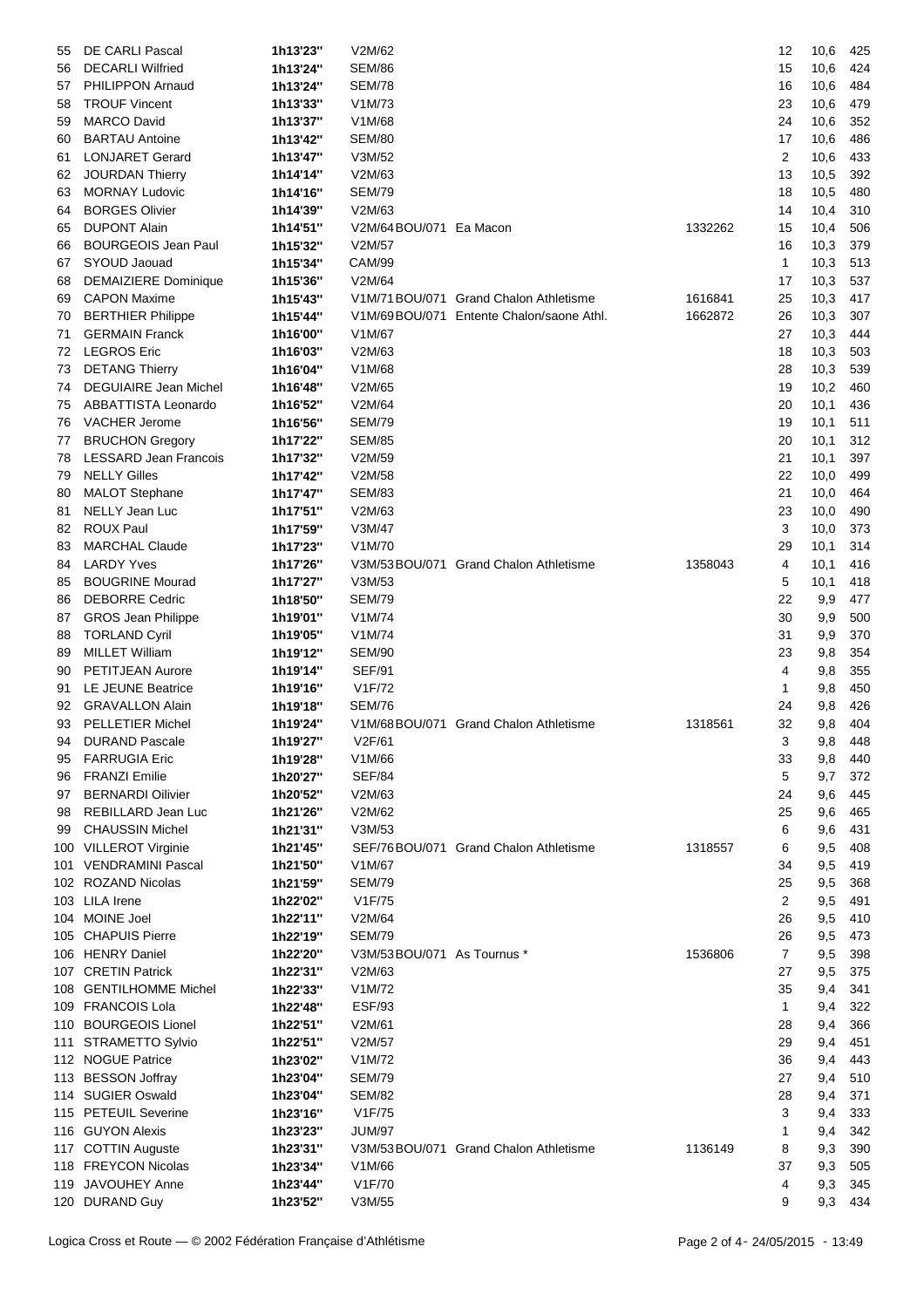| 121 | <b>HEBERT Gerard</b>        | 1h23'53" |                            | V3M/50BOU/071 Grand Chalon Athletisme     | 1461095 | 10             | 9,3 | 420     |
|-----|-----------------------------|----------|----------------------------|-------------------------------------------|---------|----------------|-----|---------|
|     | 122 BOURGOIN Philippe       | 1h23'53" | V2M/61                     |                                           |         | 30             | 9,3 | 508     |
|     | 123 BEUGRAS Laurent         | 1h23'57" | V2M/62                     |                                           |         | 31             | 9,3 | 482     |
|     | 124 DUONG Loc               | 1h23'59" | V1M/75                     |                                           |         | 38             | 9,3 | 318     |
|     |                             |          |                            |                                           |         |                |     |         |
|     | 125 PERROT Georges          | 1h24'14" | V2M/60                     |                                           |         | 32             | 9,3 | 438     |
| 126 | <b>MAINTENON Pierre</b>     | 1h24'21" | <b>SEM/79</b>              |                                           |         | 29             | 9,2 | 455     |
|     | 127 DI MARTINO Sarah        | 1h24'35" | <b>SEF/87</b>              |                                           |         | $\overline{7}$ | 9,2 | 317     |
|     | 128 ROSSIGNOL Axelle        | 1h24'35" | V1F/74                     |                                           |         | 5              | 9,2 | 401     |
|     | 129 CREUSOT Gaelle          | 1h25'06" | <b>SEF/78</b>              |                                           |         | 8              | 9,2 | 402     |
| 130 | <b>BOURGEOIS Nicole</b>     | 1h25'14" | V2F/59                     |                                           |         | 4              | 9,2 | 367     |
| 131 | <b>MONTIALOUX Carole</b>    | 1h25'20" | V1F/74                     |                                           |         | 6              | 9,1 | 358     |
|     | 132 GUYON Eric              |          |                            |                                           |         |                |     |         |
|     |                             | 1h25'31" | V1M/69                     |                                           |         | 39             | 9,1 | 343     |
|     | 133 CHUPIN Gerard           | 1h25'48" | V2M/56                     |                                           |         | 33             | 9,1 | 313     |
|     | 134 BOURGOIN Francoise      | 1h25'51" | V2F/63                     |                                           |         | 5              | 9,1 | 507     |
|     | 135 HIRTZMANN Maxime        | 1h25'57" | V1M/74                     |                                           |         | 40             | 9,1 | 325     |
| 136 | <b>BADOT Lionel</b>         | 1h26'31" | V2M/58                     |                                           |         | 34             | 9,0 | 369     |
|     | 137 FARAMA Sophie           | 1h26'34" | SEF/78                     |                                           |         | 9              | 9,0 | 321     |
| 138 | <b>VINCENT Carole</b>       | 1h26'57" | <b>SEF/82</b>              |                                           |         | 10             | 9,0 | 456     |
|     |                             |          |                            |                                           |         |                |     |         |
| 139 | <b>BOULLY Vincent</b>       | 1h22'20" | V2M/63                     |                                           |         | 35             | 9,5 | 422     |
|     | 140 FRETY Marie Therese     | 1h27'24" | V4F/42                     |                                           |         | 1              | 8,9 | 509     |
| 141 | ROBITAILLE Josephine        | 1h27'27" | V1F/71                     |                                           |         | 7              | 8,9 | 504     |
|     | 142 OUAZIR Mourad           | 1h27'37" |                            | SEM/80BOU/071 Entente Chalon/saone Athl.  | 1740861 | 30             | 8,9 | 454     |
|     | 143 MONTAVON Virginie       | 1h27'40" |                            | SEF/81 BOU/071 Entente Chalon/saone Athl. | 1662877 | 11             | 8,9 | 328     |
|     | 144 DION Agnes              | 1h27'43" | V1F/72                     |                                           |         | 8              | 8,9 | 399     |
|     | 145 GAUTHIER Marie France   | 1h27'54" | V2F/64                     |                                           |         | 6              | 8,9 | 538     |
|     |                             |          |                            |                                           |         |                |     |         |
|     | 146 DETISTE Vanessa (Bel)   | 1h27'59" | <b>SEF/77</b>              |                                           |         | 12             | 8,9 | 329     |
|     | 147 PASCAL Clementine       | 1h27'59" | SEF/86                     |                                           |         | 13             | 8,9 | 406     |
|     | 148 RAVENET Marie-christine | 1h28'01" |                            | V1F/73BOU/071 Grand Chalon Athletisme     | 1654895 | 9              | 8,9 | 335     |
| 149 | <b>DAROS Fabienne</b>       | 1h28'02" | V <sub>1</sub> F/70        |                                           |         | 10             | 8,9 | 395     |
|     | 150 RAPIN Aline             | 1h28'05" |                            | V1F/74BOU/071 Grand Chalon Athletisme     | 1650718 | 11             | 8,9 | 386     |
| 151 | PERREAUT Sylvain            | 1h28'09" | V1M/69                     |                                           |         | 41             | 8,8 | 331     |
|     | 152 GAUDILLAT Geraldine     | 1h28'15" |                            | V1F/69BOU/071 Grand Chalon Athletisme     | 1577394 | 12             | 8,8 | 323     |
|     | 153 VAVRILLE Agnes          | 1h28'41" | V1F/68                     |                                           |         | 13             | 8,8 | 535     |
|     |                             |          |                            |                                           |         |                |     |         |
|     | 154 VILLENEUVE Anthony      | 1h29'01" | V1M/73                     |                                           |         | 42             | 8,8 | 478     |
|     | 155 PRUDHON Pascale         | 1h29'06" | V1F/66                     |                                           |         | 14             | 8,8 | 400     |
|     | 156 YRAETA Dominique        | 1h29'12" | V2M/60                     |                                           |         | 36             | 8,7 | 381     |
|     | 157 VANCOILLIE Philippe     | 1h29'14" | V2M/58                     |                                           |         | 37             | 8,7 | 338     |
|     | 158 SOUCELIER Patrice       | 1h29'18" | V2M/59                     |                                           |         | 38             | 8,7 | 483     |
|     | 159 RODES Pascal            | 1h29'31" | V2M/63                     |                                           |         | 39             | 8,7 | 393     |
|     | 160 LEFAUCHEUX Sandrine     | 1h29'45" | V1F/75                     |                                           |         | 15             |     | 8,7 428 |
|     |                             |          |                            |                                           |         |                |     |         |
|     | 161 ABBATTISTA Romain       | 1h30'01" | SEM/86                     |                                           |         | 31             | 8,7 | 353     |
|     | 162 MARTIN Beatrice         | 1h30'05" | <b>SEF/90</b>              |                                           |         | 14             | 8,7 | 407     |
|     | 163 GILOT Christophe        | 1h30'23" | V1M/69                     |                                           |         | 43             | 8,6 | 466     |
|     | 164 GUERIN Patrice          | 1h30'44" | V1M/66                     |                                           |         | 44             | 8,6 | 412     |
|     | 165 COUGOULE Laurent        | 1h30'59" | V1M/66                     |                                           |         | 45             | 8,6 | 359     |
|     | 166 BERT Nathalie           | 1h31'03" | V1F/67                     |                                           |         | 16             | 8,6 | 305     |
|     | 167 BOULEY Marilyn          | 1h31'13" | V1F/70                     |                                           |         | 17             | 8,6 | 409     |
|     | 168 CAILLE Odile            | 1h32'04" | V3F/50                     |                                           |         | 1              | 8,5 | 380     |
|     | 169 BOREY Alain             |          | V2M/57                     |                                           |         | 40             |     | 308     |
|     |                             | 1h32'07" |                            |                                           |         |                | 8,5 |         |
|     | 170 LE JEUNE Robert         | 1h32'22" | V4M/44BOU/071 As Tournus * |                                           | 215722  | 1              | 8,4 | 326     |
|     | 171 BOUTERIGE Patricia      | 1h32'27" | V2F/64                     |                                           |         | 7              | 8,4 | 474     |
|     | 172 L'HEVEDER Gwendal       | 1h32'32" | V <sub>1</sub> M/71        |                                           |         | 46             | 8,4 | 396     |
|     | 173 GOLA Philippe           | 1h32'39" | V2M/62                     |                                           |         | 41             | 8,4 | 384     |
|     | 174 BIEVRE Cedric           | 1h32'51" | <b>SEM/79</b>              |                                           |         | 32             | 8,4 | 496     |
|     | 175 WORRELL Claire (Gbr)    | 1h33'27" | V1F/71                     |                                           |         | 18             | 8,3 | 349     |
|     | 176 LAMBERT Marie           | 1h33'29" | <b>SEF/87</b>              |                                           |         | 15             | 8,3 | 489     |
|     |                             | 1h33'47" | V1M/71                     |                                           |         | 47             |     | 488     |
|     | 177 GLORIOD Thierry         |          |                            |                                           |         |                | 8,3 |         |
|     | 178 BERTHAUD Laetitia       | 1h34'02" | <b>SEF/79</b>              |                                           |         | 16             | 8,3 | 306     |
|     | 179 SALMERON Annick         | 1h34'06" | V2F/59                     |                                           |         | 8              | 8,3 | 435     |
|     | 180 TRONTIN Brigitte        | 1h34'20" |                            | V3F/55BOU/071 Grand Chalon Athletisme     | 1644193 | 2              | 8,3 | 337     |
| 181 | <b>COUGOULE Sylvie</b>      | 1h35'01" | V2F/63                     |                                           |         | 9              | 8,2 | 364     |
|     | 182 MOINE Patricia          | 1h35'13" |                            | V2F/60BOU/071 Grand Chalon Athletisme     | 1610816 | 10             | 8,2 | 405     |
|     | 183 POSIERE Jean Marc       | 1h35'36" | V2M/60                     |                                           |         | 42             | 8,2 | 334     |
|     | 184 POYEN Valerie           | 1h37'01" | V1F/71                     |                                           |         | 19             | 8,0 | 350     |
|     |                             |          | V1F/75                     |                                           |         |                |     | 413     |
|     | 185 DICONNE Dominique       | 1h37'03" |                            |                                           |         | 20             | 8,0 |         |
|     | 186 BOULLY Caroline         | 1h37'09" | V1F/69                     |                                           |         | 21             | 8,0 | 421     |